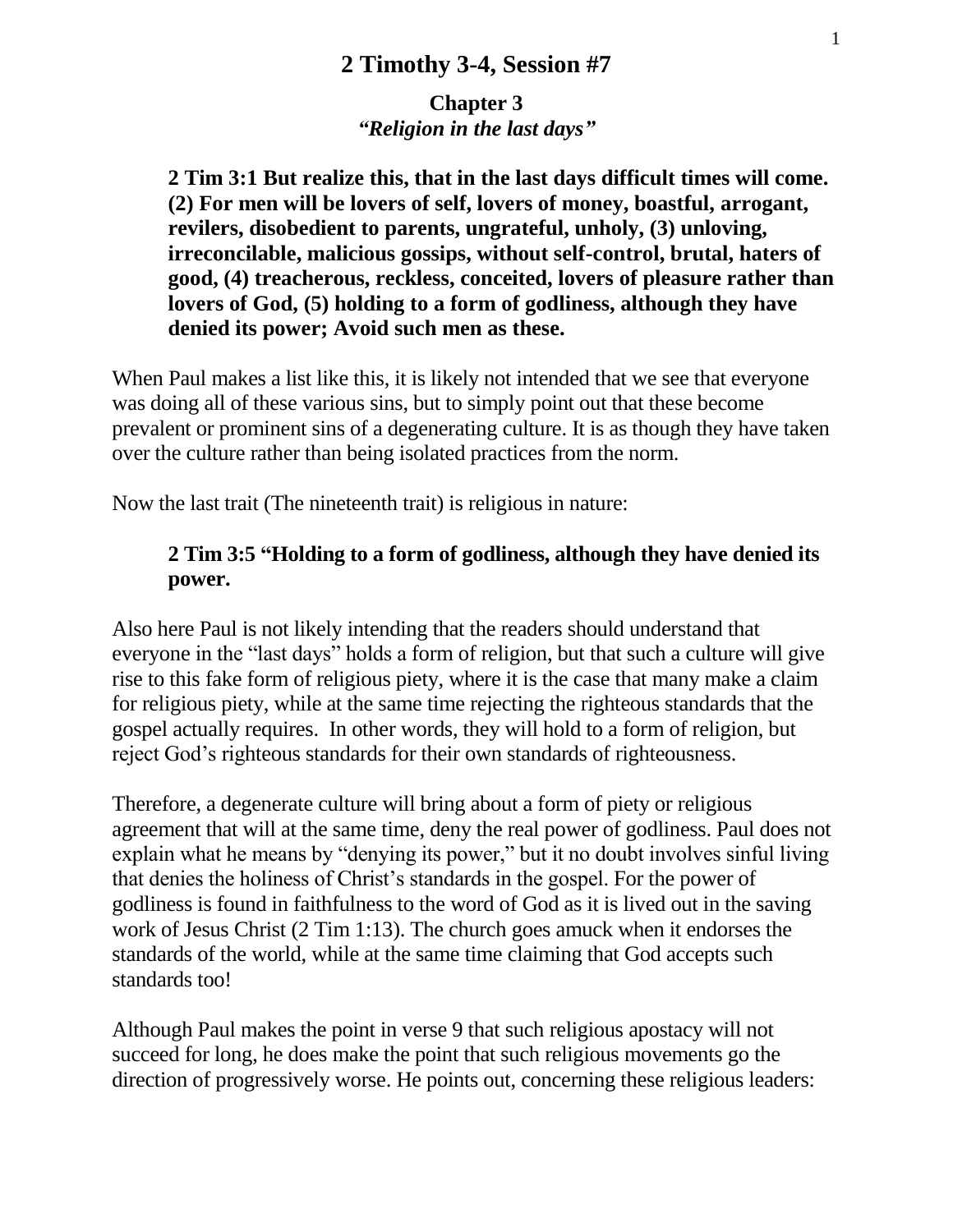# **2 Tim 3:13 But evil men and impostors** [*góēs,* "swindlers," "a cheat"] **will proceed** *from bad* **to worse, deceiving and being deceived.**

Those who lead this form of godliness are not "good men," but "evil men." And Paul adds to their description by calling them "impostors." They are the epitome of fake when it comes to religious claims. And they will continue down the path of deception to greater deception. If you think what people believe now is absurd, just wait! The spin of a fallen society gets more absurd and so does the church that follows it, as it moves along. In the end, the religion becomes so devoid of truth that it finally collapses under its own folly, as Paul alludes to in verse 9.

#### **"Like people, like priest" Hosea 4:1-10**

Like Paul, Hosea also writes at a time when Israel was moving toward catastrophic collapse. The nation was also in its "last days," having continued down a course of rebellion against the Law of God. Therefore, Hosea announces in Hosea 4 that God is bringing a lawsuit against the people, $<sup>1</sup>$  and to judge it and destroy it.</sup>

#### **I. The condition of Israel (vs. 1-3)**

**Hosea 4:1 Listen to the word of the LORD, O sons of Israel, for the LORD has a case** [a legal and covenantal case] **against the inhabitants of the land,** 

Notice the *spiritual condition* that are described here.

**Hosea 4:1 …because there is no faithfulness or kindness or knowledge of God in the land. (2)** *There is* **swearing, deception, murder, stealing and adultery. They employ violence, so that bloodshed follows bloodshed.** 

First Hosea describes what is lacking in the nation as far as proper behavior. He lists three qualities:

- **(1)"Because there is no "faithfulness"** or truth among the people; integrity is lost.
- **(2)"No…kindness"** among the people. Thus, they are no longer a compassionate people to a needy neighbor.

 $\overline{a}$ 

<sup>1</sup> Douglas Stuart, *Hosea,* in *Word Biblical Commentary,* Vol. 31, p. 73.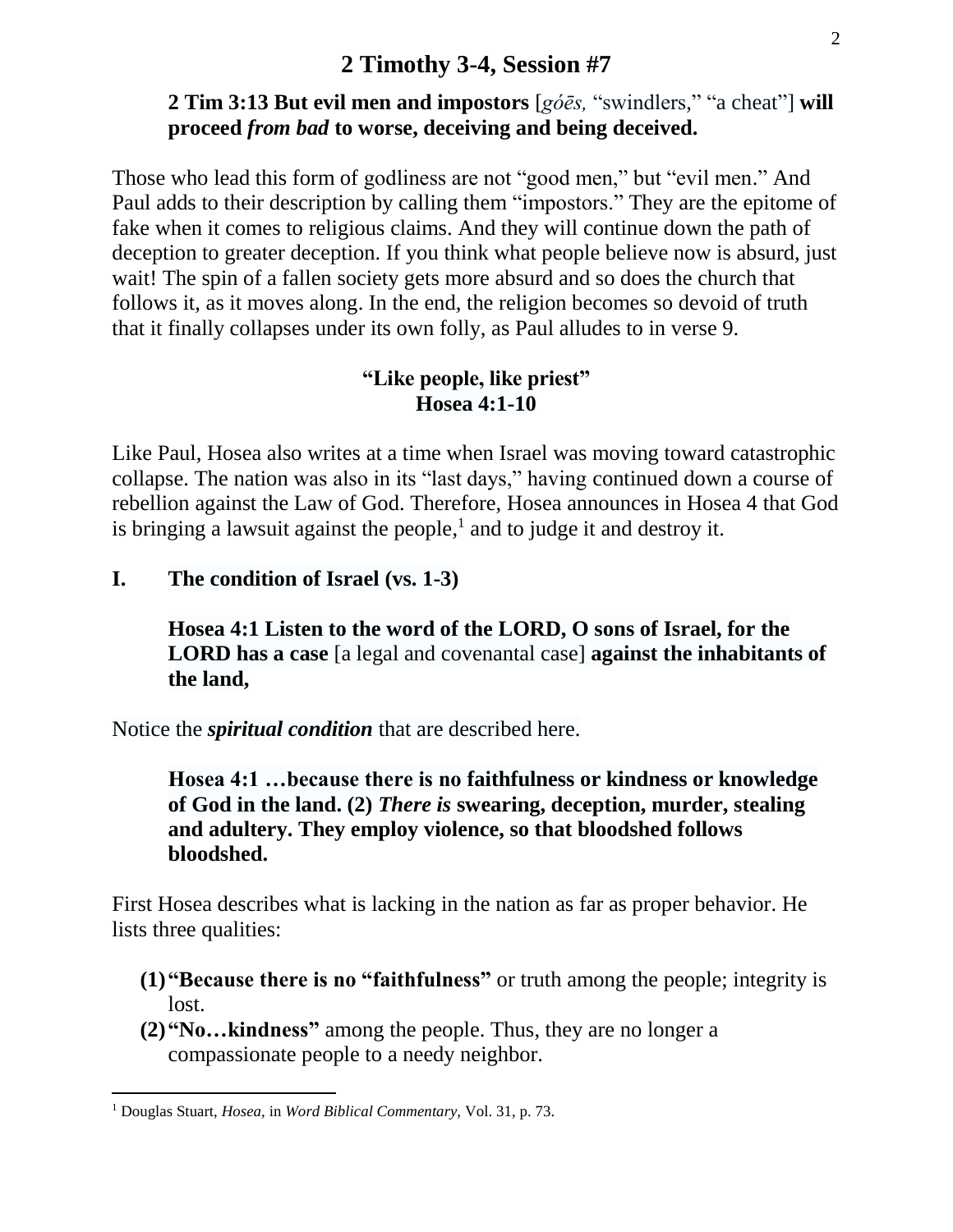**(3)"No…knowledge of God"** in the land; not just as seen by the lack of integrity and kindness, but a lack of the knowledge of His Law. This, of course, was by deliberate choice.

Instead of exhibiting the kind of behavior that builds a good society, verse 2 describes those behaviors that were prevalent that should not be taking place. When the knowledge of God is removed, then corruption is sure to follow.

Verse 2 reads: "*There is* swearing  $(2<sup>nd</sup>$  commandment), deception  $(9<sup>th</sup>$ commandment), murder (6<sup>th</sup> commandment), stealing (8<sup>th</sup> commandment) and **adultery** (7<sup>th</sup> commandment). And he says, "They employ violence, so that **bloodshed follows bloodshed."** There is such an increase of violence where one act of murder just follows another. Therefore, the whole nation reels from an increase in violent crimes and corruption.

**Swearing (or "cursing"):** This is not the same as what we call "swearing" today when we apply it to any cuss word. But swearing has to do with using the LORD'S name in an unworthy manner, which is a violation of the 2nd commandment: "**You shall not use the LORD'S name in vain."** His name is not to be used in vain speech, such as in a profane or trivial or inconsiderate way; nor is His name used in false testimony. The name of the LORD or His person is to be treated as Holy and with deep respect at all times. But this came at a time when the people really didn't care how they used His name.

#### **The physical condition of the land (v. 3)**

These violations were the cause of various distresses:

**Hosea 1:3 Therefore the land mourns** [that is, the land experiences a decline in fruitfulness; so to speak, it mourns for rain]**, and everyone**  [everything] **who lives in it languishes [**or "pines away"] **along with the beasts of the field and the birds of the sky, and also the fish of the sea disappear.**

God had warned that flagrant violations of the Law would bring a full range of judgments to overtake the people, not the least of the curses was the severe droughts. Here the fruitful abundance that the land had once experienced under Jeroboam II was already falling into decline. The land was no longer producing its abundance as before, and everything was starting to die off, including wildlife and fish (likely due to rivers and streams drying up).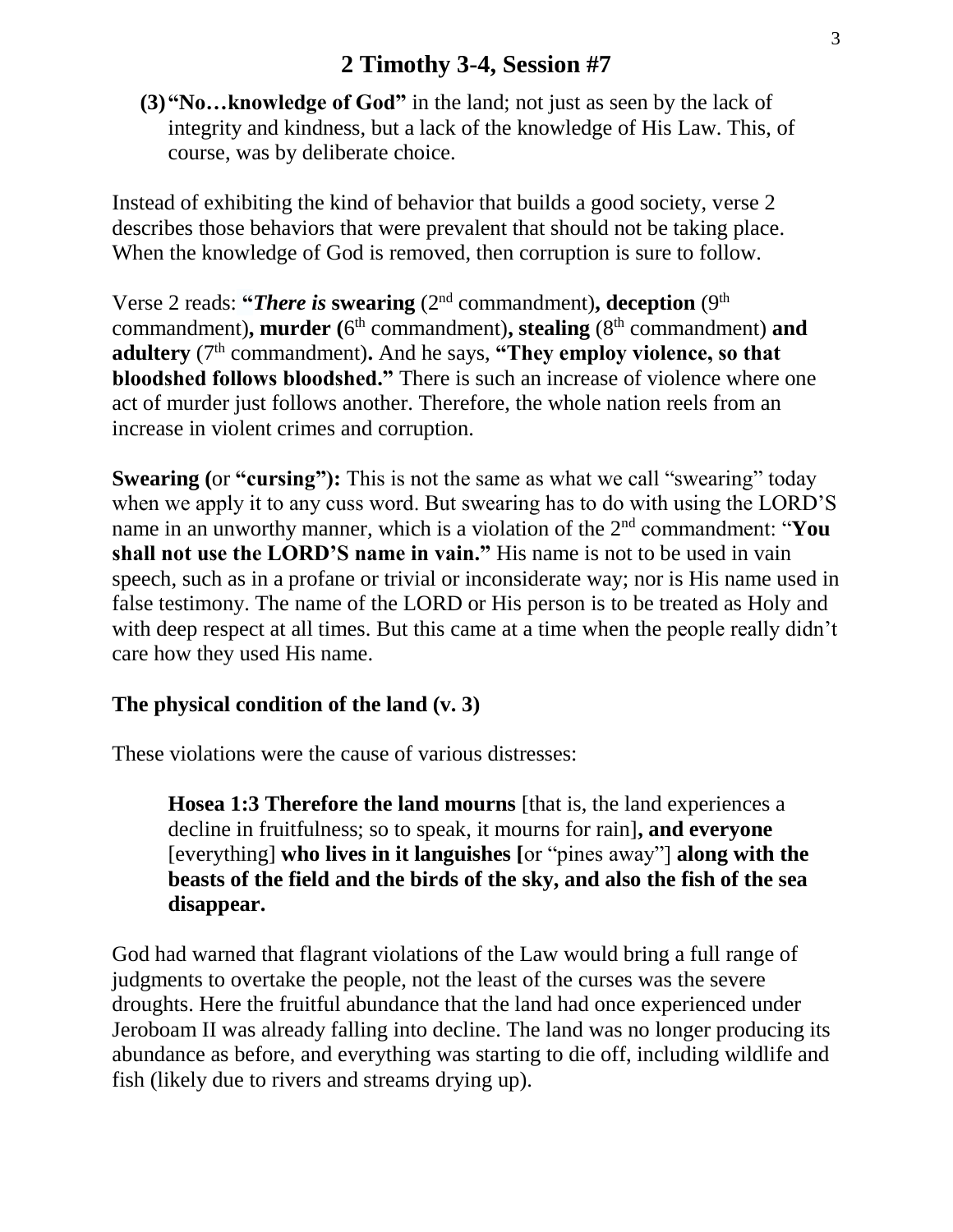### **II. Another trait: No one accepts correction (v. 4)**

Despite that the conditions were getting worse due to the hand of God against the people, we read:

### **Hosea 4:4 Yet let no one find fault, and let none offer reproof; for your people are like those who contend with the priest.**

Hosea's point is that no one spoke out against the sins of the day. No reproof is offered. And the reason why is because the people were like **"priest-strivers"** (literal translation). A "priest-striver" is one who, when a priest instructs in the Law or corrects another according to the law, the person would "contend" (*rib*) "strive," "argue" against the priest and instead, "fault" the priest for his insinuations. The priest who corrects is the bad guy. So the conditions were that no one would dare raise a peep against the people's evil behavior for fear of a backlash!

What a turnaround from what the Law required. Moses wrote that a man who acted presumptuously against the priest was to be put to death (Deut 1:12). That is not the case anymore. In the time of Hosea, the people of Israel had become as those whom Moses warned against, who quarreled against the observance of the Law.

Admittedly, in Israel's day, there were no true priests administering the Law. But God would send prophets, such as Hosea, to give the true condition of the nation. But the true prophets were not accepted at all. And the nation had their own false prophets and false priesthood that they relied upon. In short, the whole nation become like priest-strivers, who held God's laws in disdain.

# **III. Judgment announced (v. 5)**

Now because no reproof was raised, the land was going to be destroyed.

# **Hosea 4:5 So you will stumble by day, and the prophet also will stumble with you by night; and I will destroy your mother.**

The mother refers to Samaria, the capital city. That it would be destroyed indicates that the whole nation would be destroyed with her. Hosea uses a Hebrew poetic style which means essentially that the people and the prophet would both stumble by day and night. There would be no relief, but the struggles and calamities were to continue until the whole nation collapsed.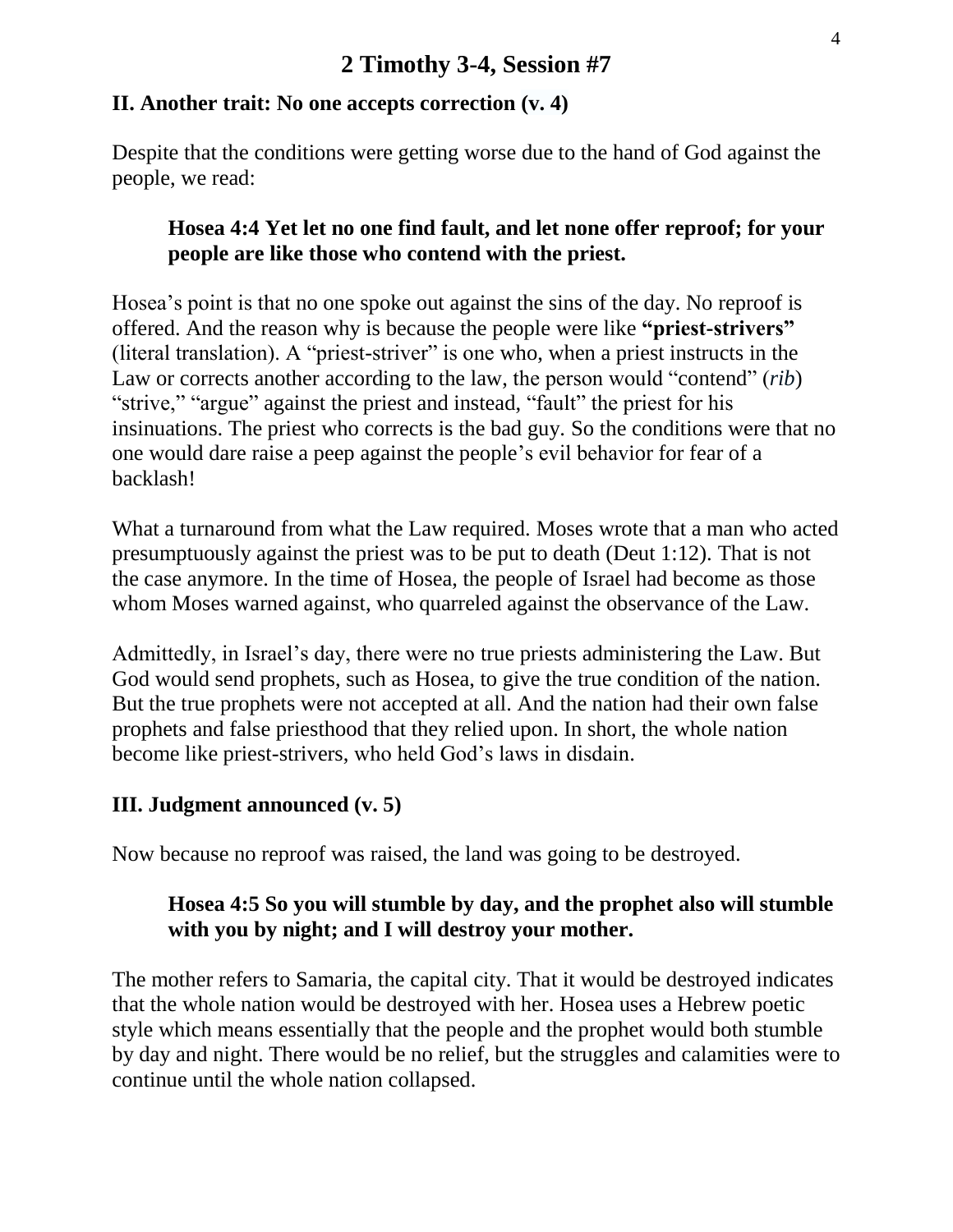### **IV. The cause of judgment and the compliance of the priesthood (vs. 6-10)**

# **Hosea 4:6 My people are destroyed for lack of knowledge. Because you**  [you priests] **have rejected knowledge, I also will reject you from being My priest. Since you have** [willfully and deliberately] **forgotten the law of your God, I also will forget your children.**

The knowledge that has been rejected is the knowledge of God and His ways as presented through His word. And whereas the priest should have been reminding the people of the Law of God, here we find that the priesthood wasn't using the law to teach the people at all! "To forget" is an expression often used, which does not mean that they actually forgot, but that it had become considered so unnecessary that it by choice is no longer used and they do not think about using the Law any more to instruct them.

In verses 7-8 the LORD promises to destroy both priest and people. Then v. 9:

# **Hosea 4:9 And it will be, like people, like priest;** [since priest and people behave alike and believe alike] **I will punish them for their ways and repay them for their deeds.**

How culpable was the priesthood and the prophets in the contribution to the destruction of the nation! They are the one's whom God held primarily responsible for the decay of the nation. For they did not make the word of God known to the people.

#### **Paul's final admonition to Timothy**

Turning back to Timothy, we find that Paul's advice to Timothy in a day that may be called, "the last days," is the same solution. There has to be a proclamation of the word of God that calls people to repentance. For even though the difficult days come, and people are into "self-love," "materialism" and corruption of nearly every kind, Timothy must keep the word of God at the center of His ministry.

**2 Tim 3:14 You, however, continue in the things you have learned and become convinced of, knowing from whom you have learned** *them***, (15) and that from childhood** [*brephos,* "infancy"] **you have known the sacred writings which are able to give you the wisdom that leads to salvation through faith which is in Christ Jesus.**